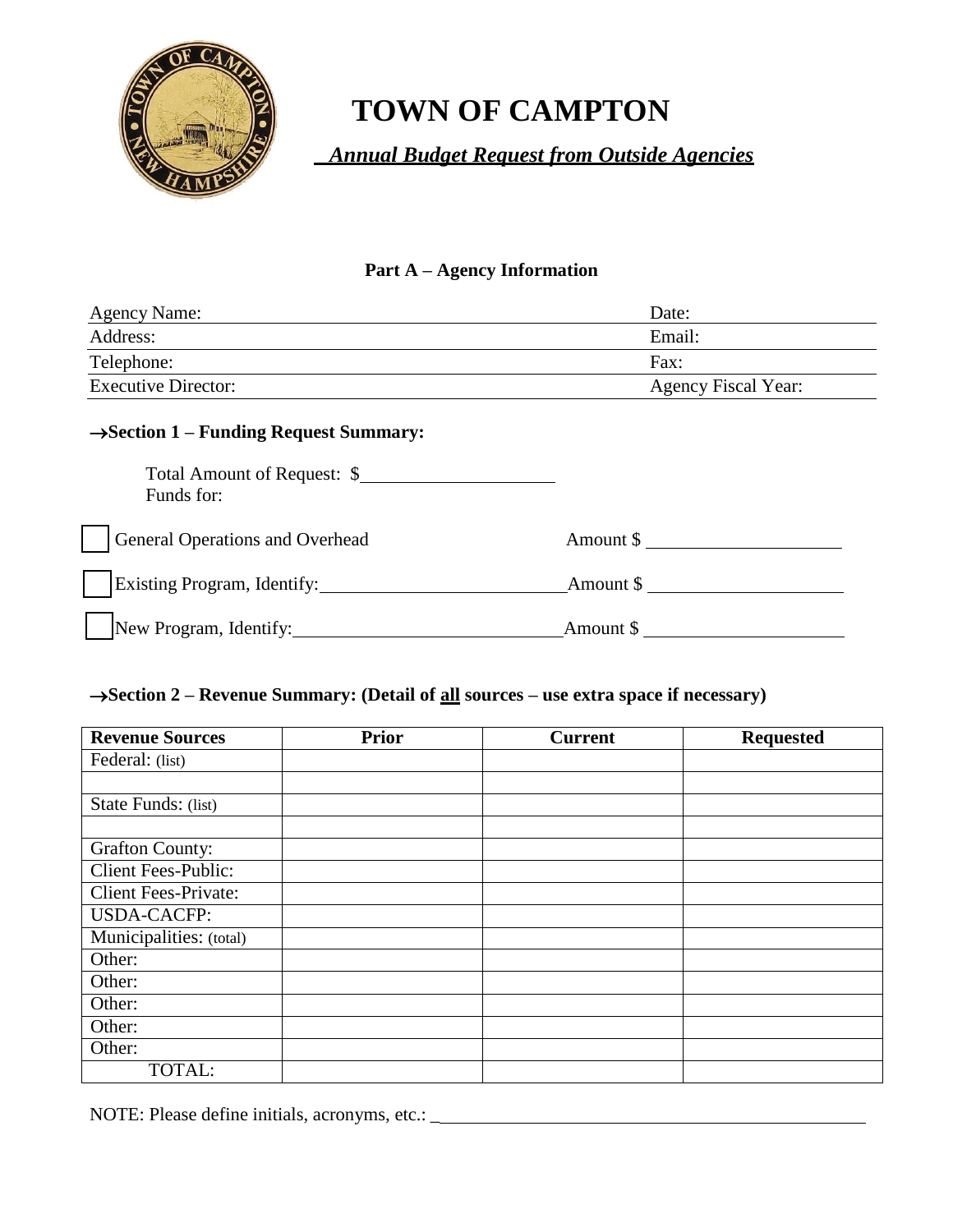## **Section 3 – Agency Municipal Government Revenue:**

| <b>Municipality</b> | Date of Last<br><b>Application</b> | <b>Prior</b> | <b>Current</b> | <b>Projected/Requested</b> |
|---------------------|------------------------------------|--------------|----------------|----------------------------|
| Ashland             |                                    |              |                |                            |
| Plymouth            |                                    |              |                |                            |
| Rumney              |                                    |              |                |                            |
| Thornton            |                                    |              |                |                            |
| Lincoln             |                                    |              |                |                            |
| Waterville Valley   |                                    |              |                |                            |
| Holderness          |                                    |              |                |                            |
| <b>Bristol</b>      |                                    |              |                |                            |
|                     |                                    |              |                |                            |
| TOTAL:              |                                    |              |                |                            |
|                     |                                    |              |                |                            |
|                     |                                    |              |                |                            |

Please list revenues received from Neighboring Communities:

# **Section 4 – Agency Budget Overview:**

|                       | <b>Prior Year</b> | <b>Current Year</b> | <b>Projected Year</b> |
|-----------------------|-------------------|---------------------|-----------------------|
| <b>Total Revenue</b>  |                   |                     |                       |
| <b>Total Expenses</b> |                   |                     |                       |
| Surplus/Deficit       |                   |                     |                       |
|                       |                   |                     |                       |

**Section 5 – Audited Financial Report:** Attach one copy of your latest audited financial report. **Section 6 – IRS Form 990, Return of Organization Exempt From Income Tax:** Attach one copy of your latest Form 990 as submitted to the Department of the Treasury, IRS.

## → **Section 7** – **Personnel**

| # $FTE's$ |              |  | <b>Position / Title   # of hours *   Prior Salary   Current Salary   Proposed Salary  </b> |
|-----------|--------------|--|--------------------------------------------------------------------------------------------|
|           |              |  |                                                                                            |
|           |              |  |                                                                                            |
|           |              |  |                                                                                            |
|           |              |  |                                                                                            |
|           |              |  |                                                                                            |
|           |              |  |                                                                                            |
|           |              |  |                                                                                            |
|           |              |  |                                                                                            |
|           |              |  |                                                                                            |
|           |              |  |                                                                                            |
|           |              |  |                                                                                            |
|           |              |  |                                                                                            |
|           |              |  |                                                                                            |
|           |              |  |                                                                                            |
|           |              |  |                                                                                            |
|           | <b>TOTAL</b> |  |                                                                                            |